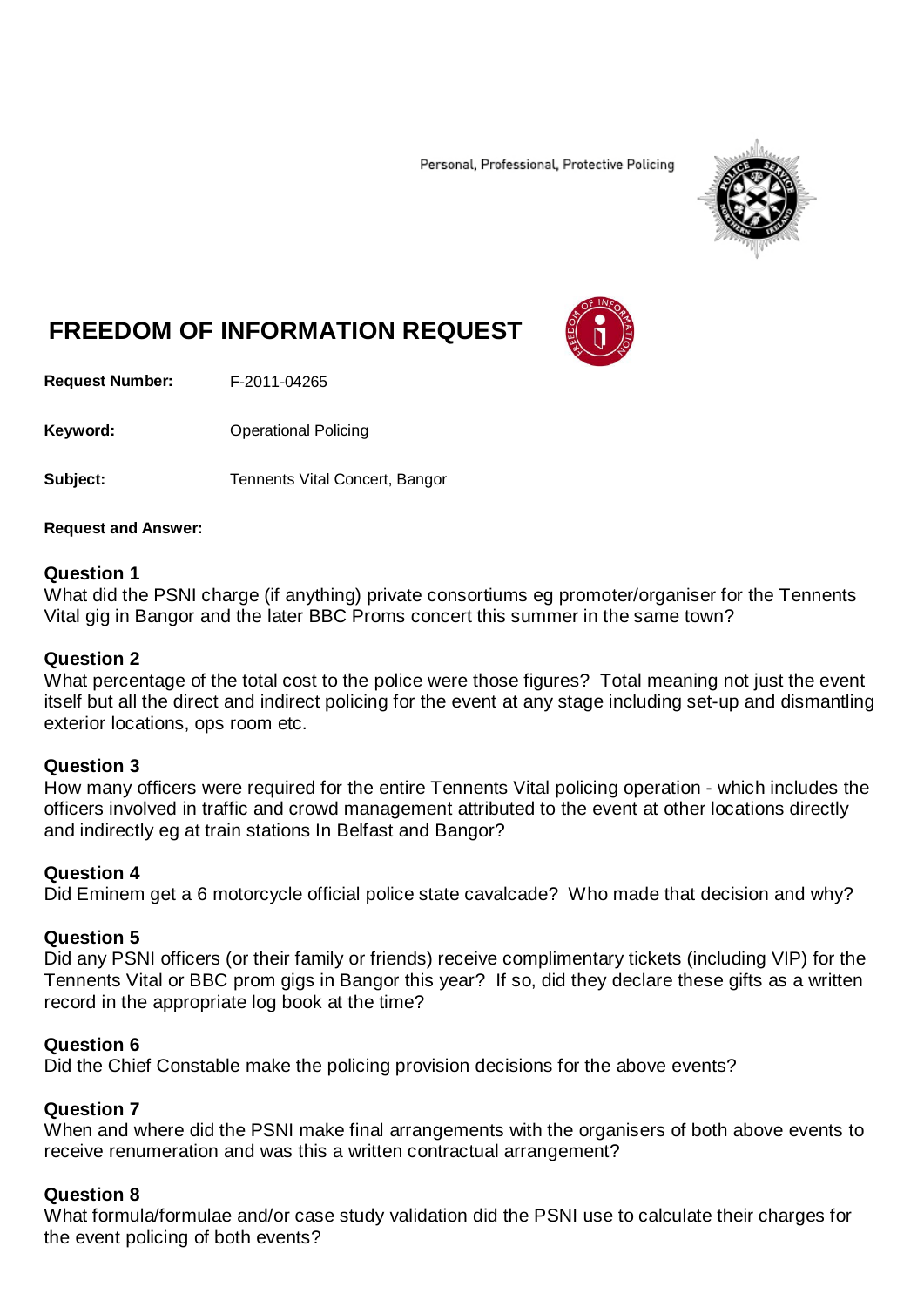# **Question 9**

What has total event policing in N Ireland cost the PSNI in the last year, and what percentage of that charged to the appropriate event organiser?

# **Answer**

Section 17(5) of the Freedom of Information Act 2000 requires the Police Service of Northern Ireland, when refusing to provide such information (because the cost of compliance exceeds the appropriate limit) to provide you the applicant with a notice which states that fact.

It is estimated that the cost of complying with your request for information would exceed the "appropriate costs limit" under Section 12(1) of the Freedom of Information Act 2000, which is currently set by the Secretary of State at £450 (18 hours).

In order to respond to question 2 the total cost of the concerts would have to be calculated. This information has not been collated and would involve a manual trawl of the PSNI duty rostering system for all 181 officers involved. Some officers were on rest days and some were on normal duty with added overtime to cover the duration of the duty. There is no one system within the PSNI capturing these costings and a further trawl would be required of the transport and travel system and the business system which would incorporate subsistence, special allowances, accommodation etc. Allowing 15 minutes to search on each officer it is estimated that it would take approximately 42 hours to retrieve the information required to provide a response to question 2.

Regarding question 9 of your request, I have been advised that the total cost for the policing of all events in Northern Ireland is not collated.If the events are those included in the most recent consolidation schedule which captures all charges levied for police services in all Districts and Departments year to date up to 02/08/2011 then the following would be required; for every event we would have to estimate the total policing cost to include all Districts and Departments in order to calculate the total charge levied as a percentage of total estimated PSNI costs incurred. This would be a very resource intensive exercise involving Business Services and Ops Planning staff through the service and it would take over 18 hours to complete. The exact time would depend on which events and the specific time period.

In accordance with the Freedom of Information Act 2000, this letter should be considered as a Refusal Notice, and the request has therefore been closed.

You may wish to submit a refined request in order that the cost of complying with your request may be facilitated within the 'appropriate limit'. In compliance with Section 16 of the Act, I have considered how your request may be refined to bring it under the appropriate limit. It may be possible to provide a response to question 9 in relation to explicitly specified events within a particular time frame eg the current financial year up to and including November 2011 ie (1<sup>st</sup> April to 30<sup>th</sup> November 2011). Unfortunately the nature and structure of the information requested in question 2 makes it impossible to refine.

Submission of a refined request would be treated as a new request, and considered in accordance with the Freedom of Information Act 2000, including consideration of relevant Part II exemptions.

Although excess cost removes the PSNI's obligations under the Freedom of Information Act, as a gesture of goodwill, I have supplied information relative to your request which was retrieved or available before it was realised that the fees limit would be exceeded. I trust this is helpful, but it does not affect our legal right to rely on the fees regulations for the remainder of your request. Please see below;